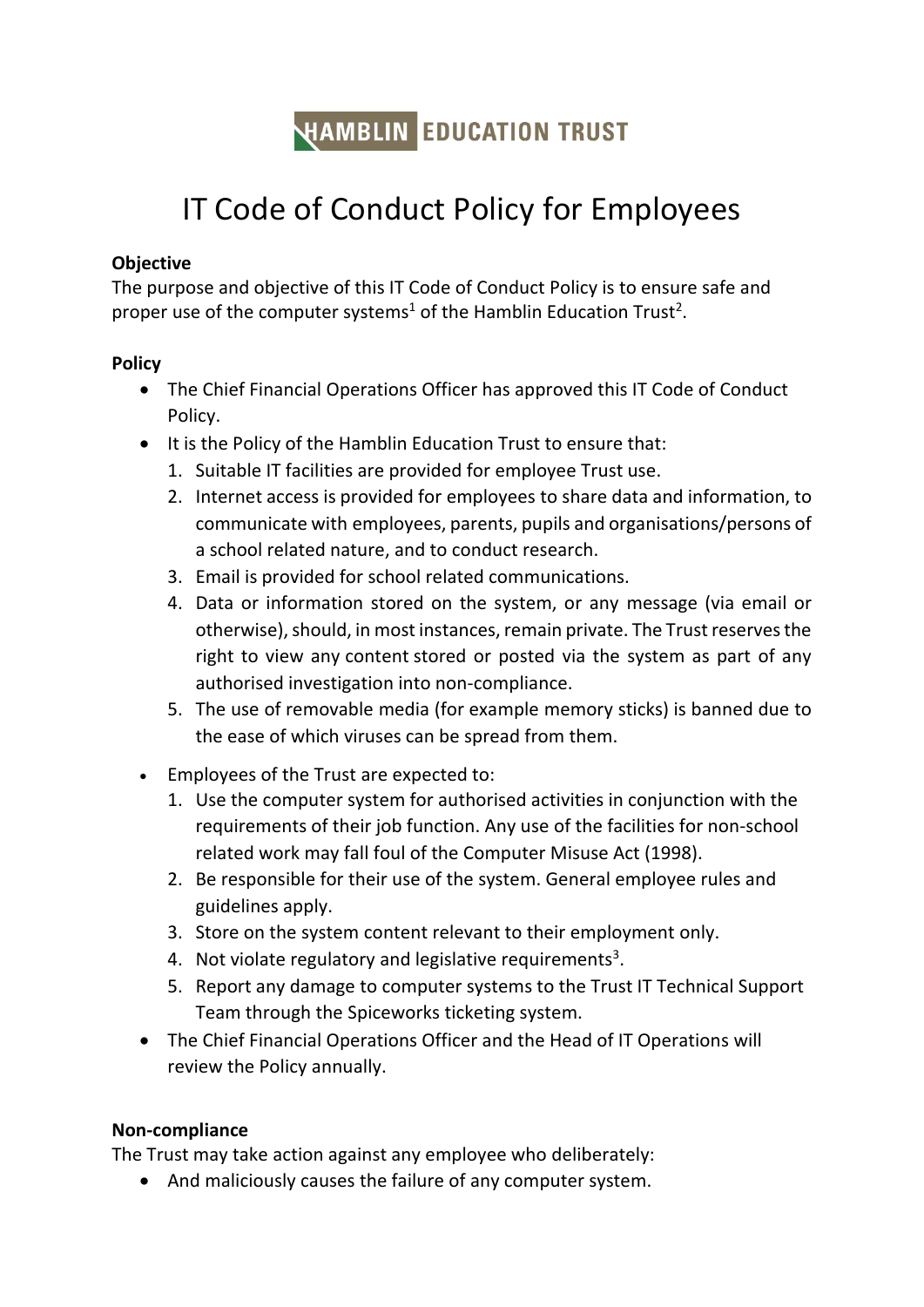- And maliciously causes the loss of data.
- And maliciously causes a data breach. Sharing of private data relating to pupils and employees with unauthorised persons or organisations may be in breach of the Data Protection Act and the General Data Protection Regulation. If in doubt, employees should seek permission before sharing such data.
- Uses the computer system to view unsuitable material, unless instructed to as part of an authorised investigation.
- Uses the computer system to engage in unsuitable communications<sup>4</sup>. This includes the use of the internet or wireless network to send such communications.
- Violates copyright through use of the system.

Action will be taken internally or in conjunction with the Police.

## **Data breaches and potential threats**

- If, when using the computer systems, a data breach occurs, whether accidental or deliberate, employees must immediately inform the Chief Operations Officer and Head of IT Operations Manager of the nature and scope the breach.
- Employees must immediately inform the Head of IT Operations if they receive a suspicious or inappropriate email or other such communication.

# **Use of IT suites**

IT suites are provided for teaching and training:

- Booking of a suite is via the IT Room Booking facility.
- Pupils should not be left unattended in IT suites. Employees may be held responsible for any damage done in a suite during a period in which they have booked the suite or when they are timetabled in it.

## **Use of social media and email for communication with pupils**

- The Trust reminds employees of the need for caution when using Trust provided email and social media<sup>5</sup> for communication. Where possible, employees are reminded to stick to using Trust provide digital communication methods.
- The Trust cannot support any employee who engages in unsuitable communications with pupils.

## **Leaving employment**